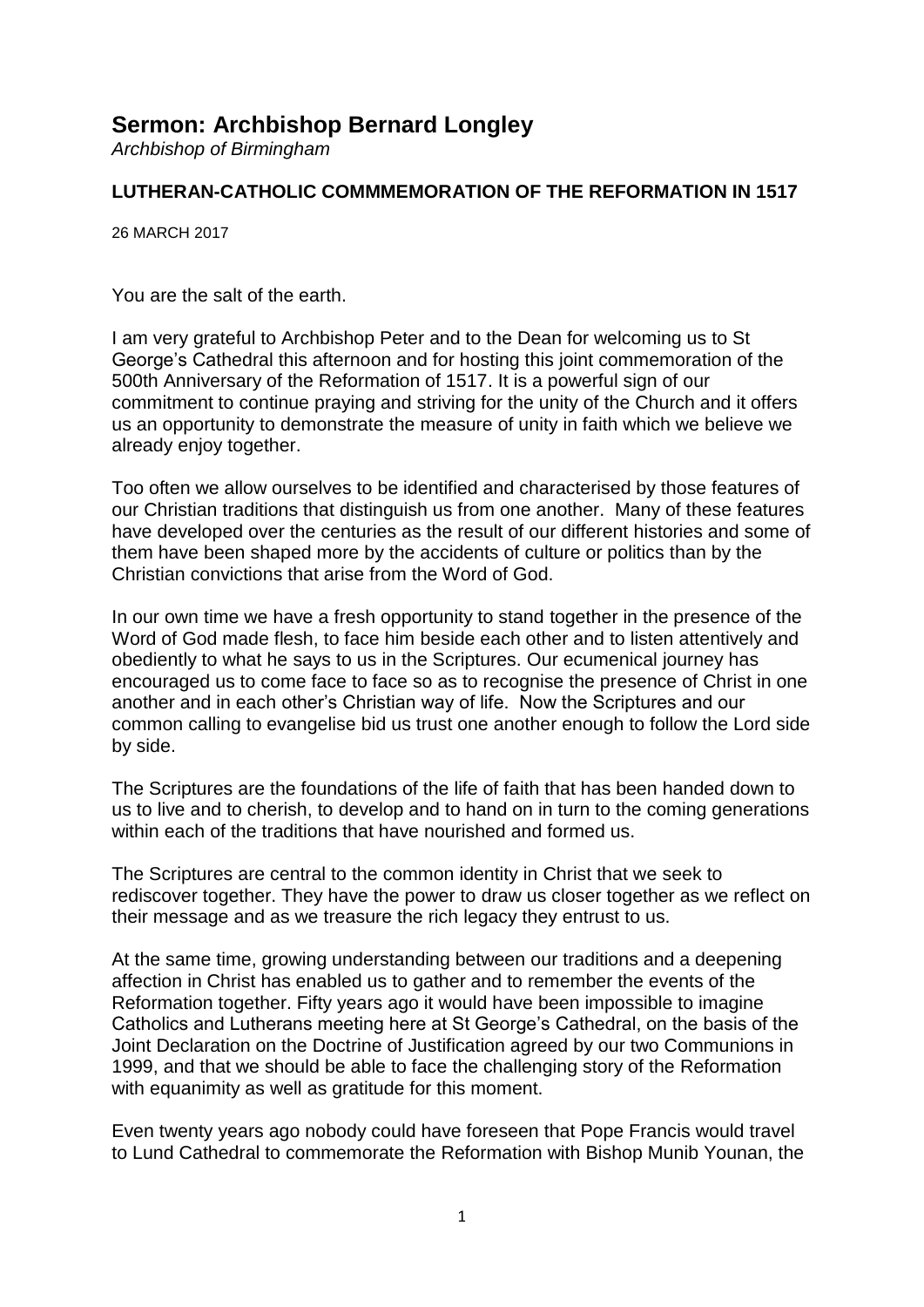President of the Lutheran World Federation and sign the Joint Statement with its five imperatives:

- We commit ourselves to further growth in communion rooted in Baptism, as we seek to remove the remaining obstacles that hinder us from attaining full unity.
- Renewing our commitment to theological dialogue.
- We pray to God that Catholics and Lutherans will be able to witness together to the Gospel of Jesus Christ, inviting humanity to hear and receive the good news of God's redeeming action.
- That we may stand together in service, upholding human dignity and rights, especially for the poor, working for justice, and rejecting all forms of violence.
- We pray for a change of hearts and minds that leads to a loving and responsible way to care for creation.

Today offers all of us an opportunity to re-commit ourselves to work and pray for Christian unity. The pathway towards that unity is to be found in obedience to the call of Christ, as expressed in the Sermon on the Mount: You are the salt of the earth. Our Lord urges us to become more and more what he tells us we already have the capacity to be. Christian witness is indispensable for the inner health and well-being of the whole of humanity. As the salt of the earth we can enable others to savour more fully the gift and the meaning of life itself.

The work of Christian unity is directly linked with the search for justice and peace that lies at the heart of the Church's mission. The Church is called to demonstrate not uniformity but the kind of unanimity that characterises the Kingdom of God. To be the salt of the earth is to be at the service of the world.

Today we give thanks for the exchange of gifts that has taken place here in the UK between Lutherans and Catholics, especially over the last thirty years. I recall with gratitude the ecumenical heart of Dean Lennart Shöström from the Ulrika Eleonora Swedish Church in Marylebone and his encouragement for the Joint Lutheran-Catholic pilgrimage to the Shrine of St Bridget at Vadstena.

I also remember the steady commitment of the Reverend Tom Bruch at the Lutheran Council of Great Britain in fostering fruitful Lutheran-Catholic relations and the friendships we have enjoyed with Bishop Walter Jagucki and Bishop Jana Jeruma-Grinberga as Bishop Lind's predecessors. These ecumenical friendships, in which we recognise the grace-filled fruitfulness of each other's ministries, are among the gifts already exchanged which enable us to be at home with one another today.

In *Evangelii Gaudium* - The Joy of the Gospel – Pope Francis recognises the unity that comes from our focus on the Word of God and allowing the Holy Spirit to be our guide: